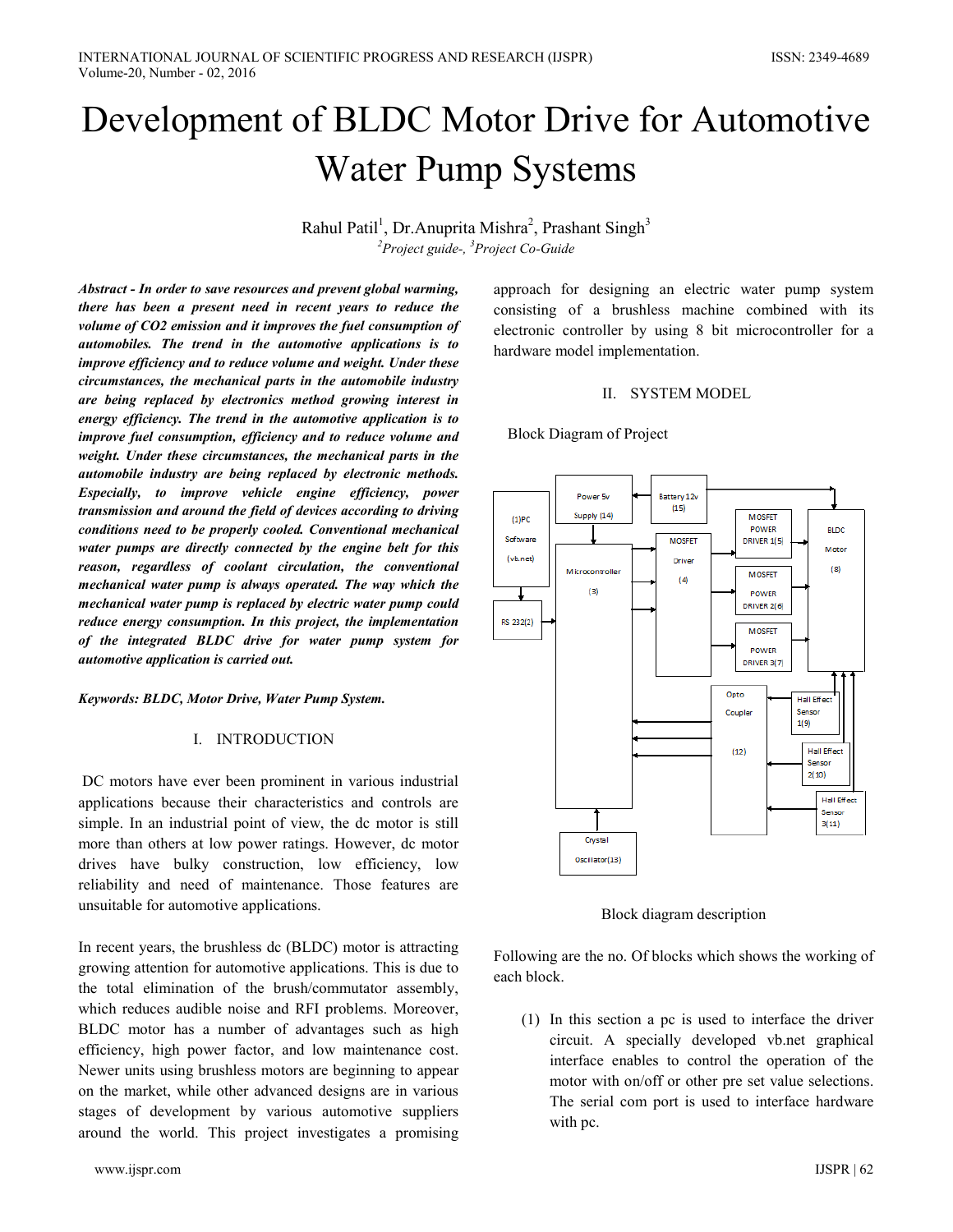- (2) The RS 232 converter is the logic level converter in which the pc voltages are different than cmos microcontroller logic value. So to have compatibility with both the unit this converted is used. It is build around max232 ic. This receives serial data and transfers this data to the microcontroller input.
- (3) As this serial data is received the program stored in controller will be followed and driver stage is enabled. The enabled signal will trigger the driver transistor to start conduction by mosfet as the sequence and drive time are defined in program. The feedback location of motor rotor is monitored by Hall Effect sensor. Complete operation will be performed by the microcontroller.
- (4) Mosfet driver circuit is configured around driver ic which is transistor enabled switch. The gate signal is passed to the respect mosfet through switching device enabled by controller signal. Each mosfet has each driver unit separately.
- $(5)$   $(6)$  &  $(7)$ . These block are identical and same performs the same function of turning on and off the load. The load is the winding of motor; the winding is connected to power source with respect to configured circuit. The delay in switching and operation timing is calculated by the controller. The power handling is done by these mosfets.

 $(8)$ BLDC motor it is latest technology enabled motor which has a highest efficiency. It is a three phase motor 12 volt type; permanent magnet motor .each phase is connected to each mosfet. Also 3 Hall Effect sensors are installed along the phase winding to detect the magnetism reversal. The detected signal is used to synchronise the driver pulses. The rotation of the motor can be controlled by the timing of pulses.

 $(9)$   $(10)(11)$  these are hall effect sensor used to detect the magnetism reversal by placed at each phase used to synchronise the feedback loop to define the rpm and rotational movement of motor.

(12) Opto coupler device which is used to couple the Hall Effect sensor output to the controller without loading the controller. The optical linkage is formed, so the maximum isolation will be offered. The sensor are very sensitive against loading effect, to remove these losses optical coupler is used.

(13) Crystal oscillator is used to produce the operating frequency of the controller, so the controller can perform the operation.

 $(14)$  The power supply is the regulated supply since all the devices we are used need a constant 5 volt supply. The regulator maintains the fix 5v extracted by the 12 v battery supply.

(15) The battery here used is 12 volt which is standard value to power the motor and circuit.

#### $III$ PREVIOUS WORK

H. Hembach, S.A. Evans members of IEEE presents paper on "Systematic comparison of BLDC Motors for small automotive water pump applications" in which they compare BLDC motor with seven different motors to find out the result of BLDC motor. But working is not done on speed control. Comparison is based on the dimensions and constructions of motor.

Joon sung park, Joon Hyuk Choi senior members of IEEE presents paper on "BLDC drive control of electric water pump for automotive applications" in which they are using a BLDC motor for automotive water pump using a PWM technique.

#### IV PROPOSED METHODOLOGY

When we press start button on the Software GUI then the serial data is send to the microcontroller. That data is received by the microcontroller and compared with the program in its memory, then the high signal is set on pin 21 of the microcontroller, that is connected to the relay driver circuit build using transistor Bc548 NPN. As the signal is high that is 5v the transistor conducts due to the base voltage is more than the 0.7y collector circuit starts to flow in the collector circuit and the relay coil is connected and through this current flows and the magnetism generates which then operates the plunger of the relay contact and the circuit get complete and the voltage of 12v which is coming through the 12y battery. The battery is sealed maintenance free type battery. The diode (In4007) is a forward conduction mode in forward bias; it conducts the voltage to the power supply on the microcontroller board. The capacitors c1 and c2 are filtering purpose only to eliminate the ripples present due to the inductive load BLDC motor. The Ic 7805 is a three terminal 5v fixed voltage regulator as pin1 as input and pin 2 is gnd and pin3 is output. Capacitor c3 also is a filtering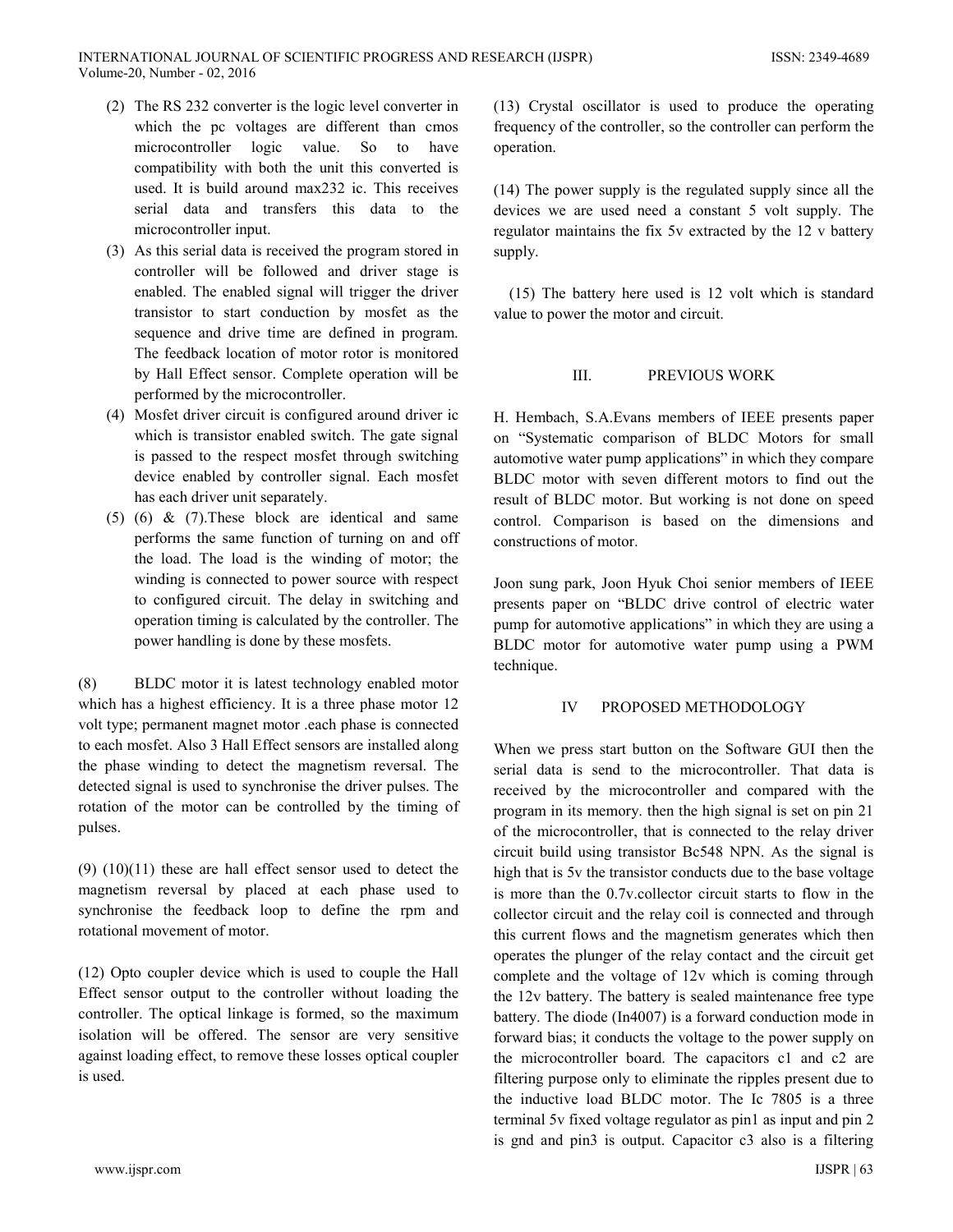capacitor. Power indicating LED is there which lights when the 5v is available. Capacitor c4 and r4 forms the power on reset circuit connected on pin9 of microcontroller, which when power on resets the microcontroller to initial position where program counter and other registers are initialised.



BLDC motor it is latest technology enabled motor which has a highest efficiency. It is a three phase motor 12 volt type; permanent magnet motor .each phase is connected to each mosfet. Also 3 Hall Effect sensors are installed along the phase winding to detect the magnetism reversal. The detected signal is used to synchronise the driver pulses. The rotation of the motor can be controlled by the timing of pulses. These are Hall Effect sensor used to detect the magnetism reversal by placed at each phase used to synchronise the feedback loop to define the rpm and rotational movement of motor. Opto coupler device which is used to couple the hall effect sensor output to the controller without loading the controller. The optical linkage is formed, so the maximum isolation will be offered. The sensor are very sensitive against loading Effect, to remove these losses optical coupler is used. Crystal oscillator  $(11.0592 \text{ MHz})$  is used to produce the operating frequency of the controller (, so the controller can perform the operation.

#### $IV.$ SIMULATION/EXPERIMENTAL RESULT

BLDC motors offer a number of advantages over conventional motors. The removal of brushes from a motor eliminates a mechanical part that otherwise reduces efficiency, wears out, or can fail catastrophically. In addition, the development of powerful rare earth magnets has allowed the production of BLDC motors that can produce the same power as brush type motors while fitting into a smaller space.



### V. CONCLUSION

Overall the performance of BLDC drive was satisfactorily completed. We found it to be commercially feasible.

If we use SMD (Surface Mount Devices) devices we can able to reduce the size of the circuit so that a integrated circuit board can be developed for the pump with BLDC motor and it can be made to fit inside the Pump body.

Generally the automotive pump which directly works on the engine is bulky and it is running constantly and coolant is circulating. With our project the power is reduced and size is reduced and the price is reduced and the life of the pump is increased.

VI. FUTURE SCOPES